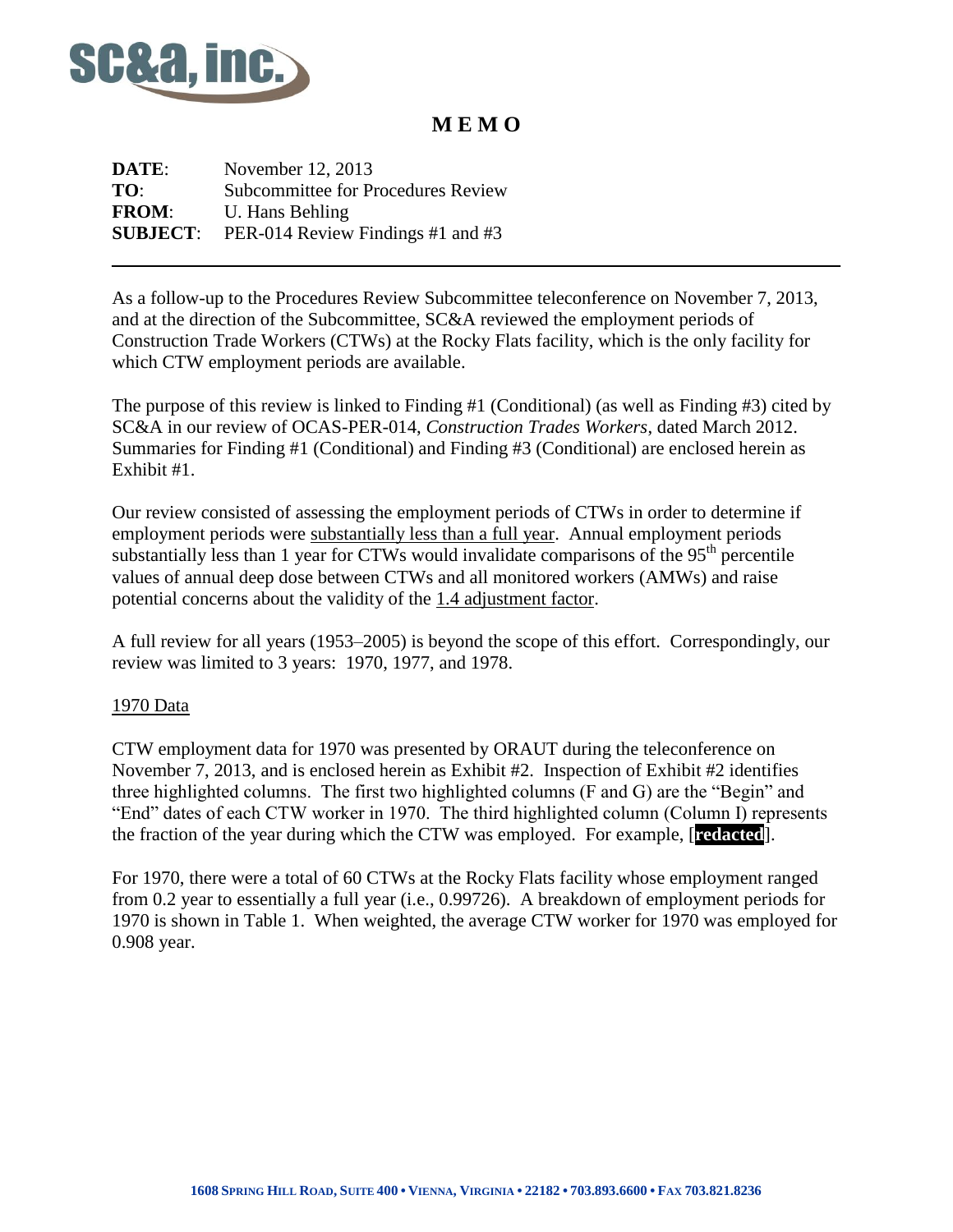| No. of CTWs      | <b>Fraction of Year Employed</b> |
|------------------|----------------------------------|
|                  | <b>redacted</b>                  |
|                  | <b>redacted</b>                  |
|                  | <b>redacted</b>                  |
|                  | <b>redacted</b>                  |
|                  | <b>redacted</b>                  |
|                  | redacted                         |
| 50               | 0.9973                           |
| Total $CTW = 60$ | Avg. CTW Employment $= 0.908$    |

### **Table 1. Distribution of Employment Duration (Fraction of Year) for Construction Trades Workers for 1970 at Rocky Flats Plant**

Based on the 1970 data alone, SC&A would fully agree that an average annual employment period of 0.908 year for CTWs approximates "full-time" employment or the average employment period of AMWs.

#### 1977 and 1978 Data

Our review of CTW employment data for 1977 and 1978 revealed significantly different values. Due to the large number of CTWs for each of these years, raw data sheets are not included herein but may be verified by accessing the spreadsheet "Construction\_External\_Dosimetry\_RFP\_ CTW xls"

Presented in Table 2 and Table 3 below are summary data for each of the two years. Inspection of Table 2 shows that for 1977, there were 665 CTWs whose employment ranged from 0.9178 year to 0.1534 year with a weighted average of 0.51 year or about 6 months.

For 1978, Table 3 shows that a total of 855 CTWs were employed at Rocky Flats for employment periods ranging from 0.9973 year to 0.2520 year with a weighted average of 0.474 year (or less than 6 months).

| No. of CTWs           | <b>Fraction of Year Employed</b> |
|-----------------------|----------------------------------|
| 5                     | 0.9178                           |
| 230                   | 0.7516                           |
|                       | 0.5890                           |
|                       | 0.5123                           |
| 163                   | 0.5068                           |
| 40                    | 0.5041                           |
|                       | 0.3370                           |
| $\mathcal{D}_{\cdot}$ | 0.2603                           |
| 165                   | 0.2575                           |
| 3                     | 0.2547                           |
| 21                    | 0.2521                           |
|                       | 0.1616                           |
|                       | 0.1534                           |
| Total CTWs = $665$    | Avg. CTW Employment $= 0.51$     |

#### **Table 2. Distribution of Employment Duration (Fraction of Year) for Construction Trades Workers for 1977 at Rocky Flats Plant**

Memo: PER-014 Review Findings 1 and 3 2 SC&A – November 12, 2013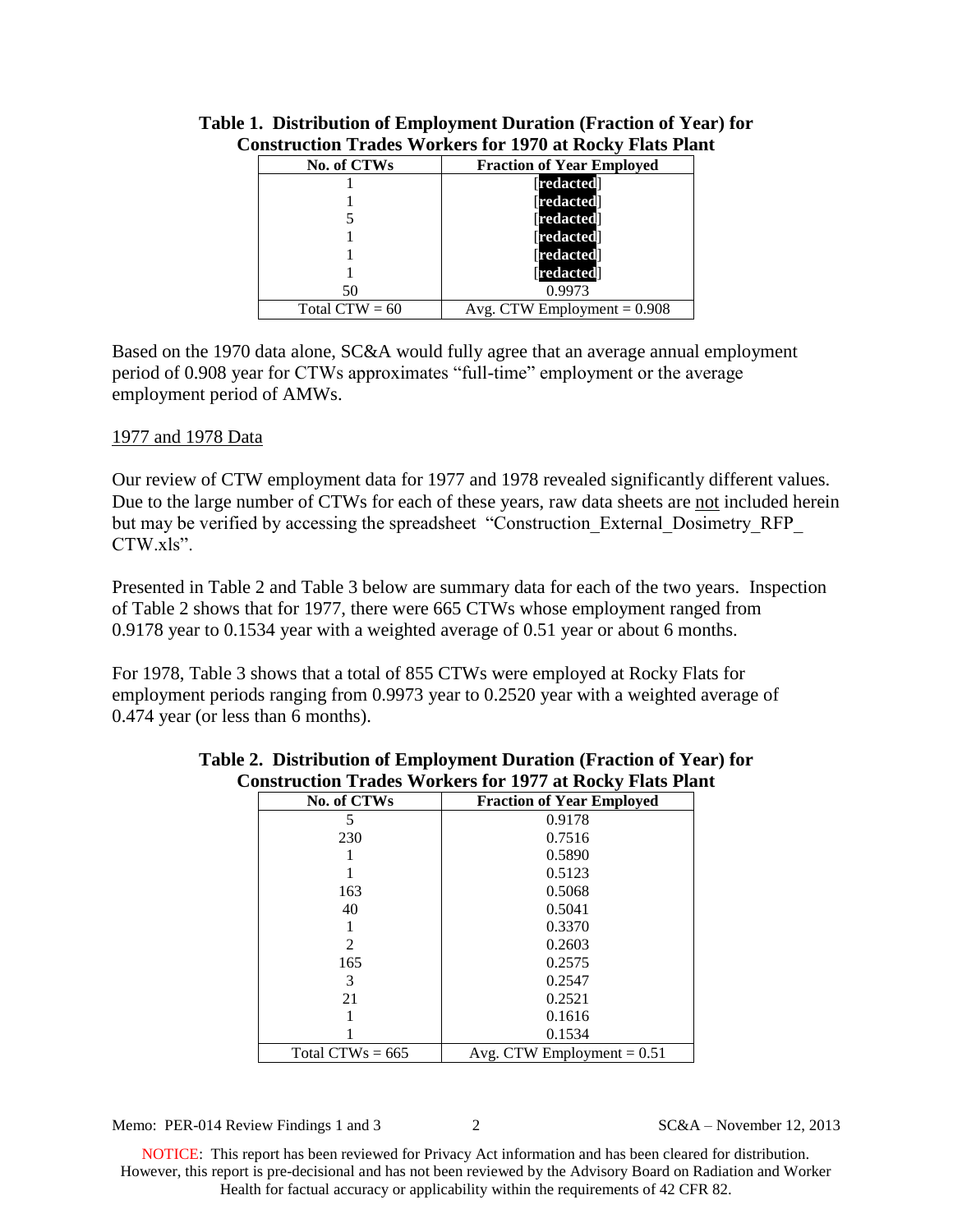| No. of CTWs           | <b>Fraction of Year Employed</b> |
|-----------------------|----------------------------------|
|                       | 0.9973                           |
|                       | 0.9178                           |
| $\mathcal{D}_{\cdot}$ | 0.7589                           |
| 297                   | 0.7561                           |
|                       | 0.6219                           |
| 92                    | 0.50685                          |
| 50                    | 0.5041                           |
| 272                   | 0.2548                           |
| 138                   | 0.2520                           |
| Total CTWs $= 855$    | Avg. CTW Employment $= 0.474$    |

**Table 3. Distribution of Employment Duration (Fraction of Year) for Construction Trades Workers for 1978 at Rocky Flats Plant**

It should also be noted that large groups of workers were hired on identical dates for fixed periods of employment. For example, Table 3 shows that 272 CTWs had a common yearly fraction of 0.2548. The spreadsheet data for year 1978 shows that all of the 272 CTWs were hired on June 29, 1978, and terminated September 30, 1978, which supports SC&A's contention that CTWs are frequently hired for specific tasks of limited duration.

In summary, SC&A stands by its conditional Finding #1(as well as Finding #3) that annual employment periods for CTWs differ sufficiently from AMWs. In turn, the recommended deep dose adjustment factor of 1.4 may not be claimant favorable. In addition, there may be a need for a shallow dose adjustment factor.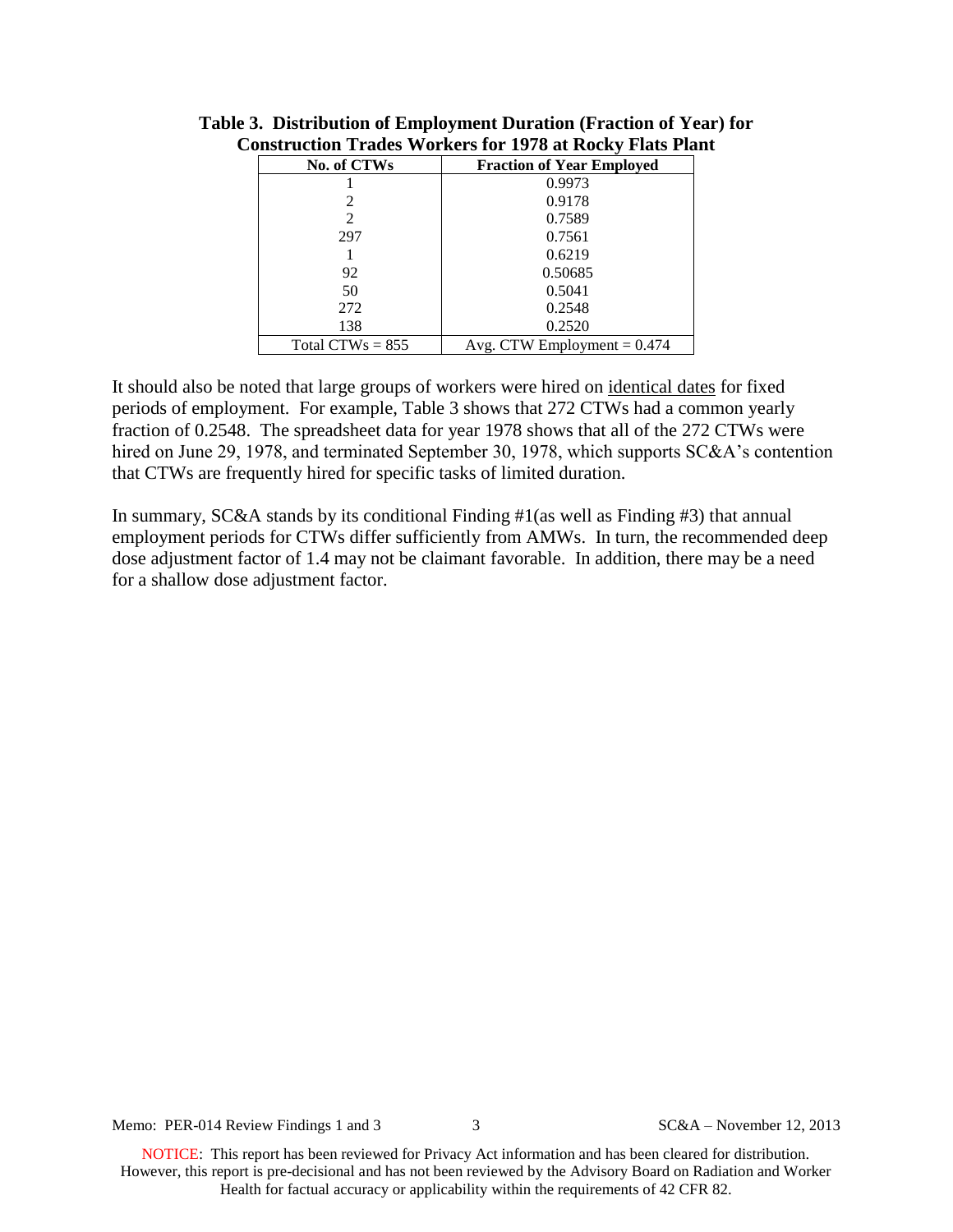## **EXHIBIT #1: SUMMARY OF FINDINGS #1 and #3 (CONDITIONAL) FROM SC&A'S REVIEW OF OCAS-PER-014**

### **2.3 SC&A'S COMMENTS, OBSERVATIONS, AND FINDINGS PERTAINING TO ORAUT-OTIB-0052 AS THE PRINCIPAL SUPPORT DOCUMENT FOR OCAS-PER-014**

#### **2.3.1 External Penetrating Dose Adjustment Factor**

Guidance for the reconstruction of external penetrating dose for unmonitored CTWs involves the use of a 1.4 adjustment factor (i.e., multiplier) and the 95<sup>th</sup> percentile, site-specific coworker dose. Based on dose data that compared CTW to AMW doses for six DOE sites, NIOSH's selection of the 1.4 adjustment factor for **all** DOE facilities and for **all** years appears to be conservative and claimant favorable.

At this time, SC&A has neither been given access to the original dose data nor an explanation that would indicate whether the **annual** doses for CTWs and AMWs were scaled to reflect **exposure/employment duration** in any given year. Unlike "all monitored workers" who mostly represent full-time employees/workers at a site, CTWs are more likely to be hired on an asneeded basis and for restrictive time periods that may represent a small fraction(s) of a given year.

Finding #1 (Conditional): The Deep-Dose Adjustment Factor of 1.4 May Not be Claimant Favorable. In the event that annual doses for CTWs (and to a lesser extent for AMWs) were not adjusted to account for exposure/employment periods of less than a full year, the recommended deep-dose adjustment factor of 1.4 may not be claimant favorable.

Finding #2 (Conditional): The Inclusion of CTWs Among AMWs May Obscure Dose Differences. As stated in Section 4.0 of OTIB-0052, ". . . Sometimes the AMW group **includes**  the CTWs and in others it did not." However, the OTIB does not identify which data sets (i.e., external deep dose, shallow dose, and/or bioassay data sets) failed to separate CTW from AMW data.

A review of external data contained in Tables 5-1, 5-2, 5-3, 5-4, and 6-1 of OTIB-0052 identifies the following:

- (1) The number of monitored CTWs relative to AMWs represents a substantial fraction of AMWs.
- (2) A ratio of "number monitored" to "number with measurable dose" among CTWs is consistently lower than those for AMWs.

Memo: PER-014 Review Findings 1 and 3 4 SC&A – November 12, 2013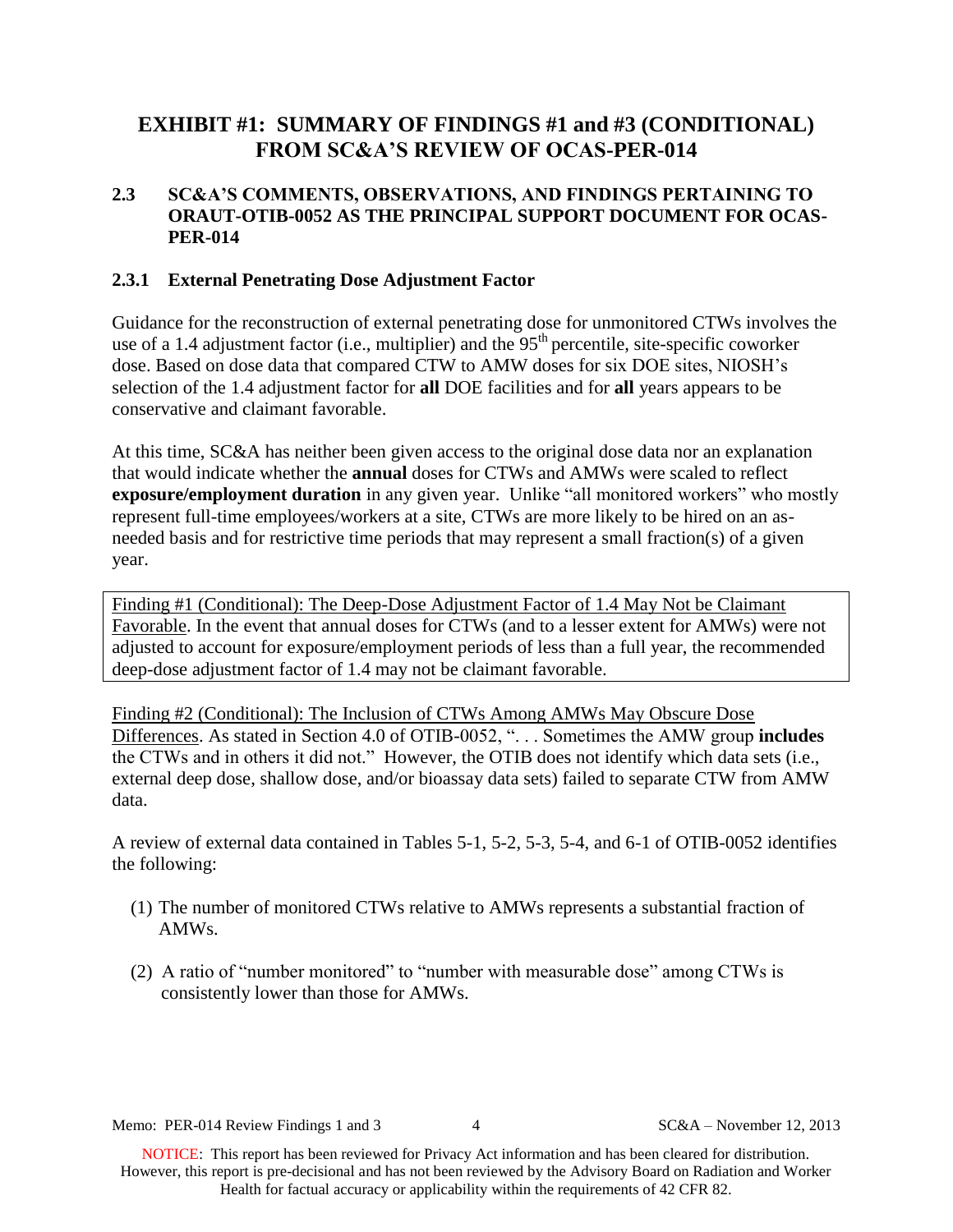## **EXHIBIT #1 (Continued)**

The inclusion of CTWs among AMWs, therefore, obscures the true ratios of CWTs/AMWs in instances where AMWs represent a combination of CTWs and **non**-CTWs.

### **2.3.2 External Shallow Dose**

Only two of the eight DOE sites (i.e., SRS and Rocky Flats) provided annualized shallow dose data for deriving CTWs/AMWs dose ratios. According to NIOSH, these limited data, nevertheless, suggest that AMW doses consistently bounded CTW doses and obviate the need for an adjustment factor.

Finding #3 (Conditional): A Shallow-Dose Adjustment Factor May be Required. Annual shallow doses (like penetrating doses) received by CTWs may, nevertheless, have been understated in the event that NIOSH failed to adjust CTW shallow doses to account for employment/exposure periods of less than 1 year as was cited in Findings 1 and 2 above for penetrating dose assessment.

If Finding #1 holds and there are significant differences in exposure times between CTWs and AMWs in any given year, an adjustment factor may be required for the reconstruction of shallow dose for CTWs.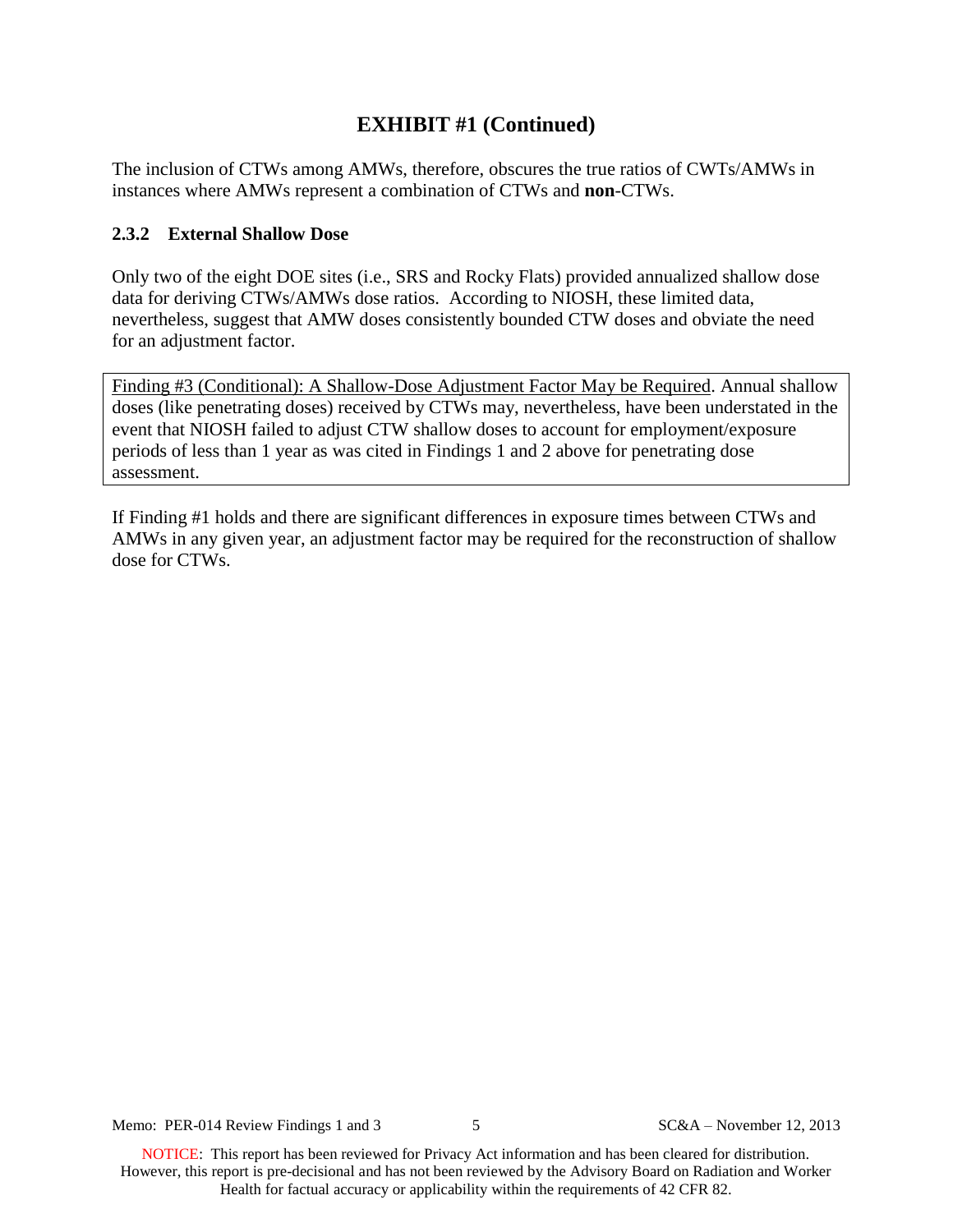# **EXHIBIT #2: CTW EMPLOYMENT DATA FOR 1970**

| 1              | Year | <b>HS ID</b> | <b>Deep</b>      | <b>Skin</b>      | <b>Expid</b>    | <b>Begin</b>           | <b>End</b>             | Company                                | <b>Fraction</b>       |
|----------------|------|--------------|------------------|------------------|-----------------|------------------------|------------------------|----------------------------------------|-----------------------|
| $\overline{c}$ | 1970 |              | 57               | 57               | [redact]        | redact                 | redact <mark>i</mark>  | SWINERTON & WALBERG COMPANY            | <mark>[redact]</mark> |
| 3              | 1970 |              | 323              | 373              | <b>redact</b>   | redact                 | redact                 | KAISER-HILL COMPANY, L.L.C.            | redact                |
| $\overline{4}$ | 1970 |              | 230              | 230              | redact          | redact <sup>'</sup>    | redact <sup>i</sup>    | SWINERTON & WALBERG COMPANY            | redact                |
| 5              |      |              |                  |                  |                 |                        |                        |                                        |                       |
| 6              | 1970 |              | 379              | 379              | <b>Tredact</b>  | redact <sup>'</sup>    | <mark>[</mark> redact  | J A JONES CONSTRUCTION\3893            | redact                |
| $\overline{7}$ | 1970 |              | 100              | 100              | <b>Tredact</b>  | redact <sup>'</sup>    | <b>redact</b>          | SWINERTON & WALBERG COMPANY            | redact                |
| 8              | 1970 |              | 31               | 31               | <b>redact</b>   | redact                 | redact                 | <b>SWINERTON &amp; WALBERG COMPANY</b> | redact                |
| 9              | 1970 |              | 47               | 47               | <b>redact</b>   | redact                 | redact                 | SWINERTON & WALBERG COMPANY            | redact                |
| 10             |      |              |                  |                  |                 |                        |                        |                                        |                       |
| 11             | 1970 |              | 199              | 199              | <b>redact</b>   | redact <sup>'</sup>    | <mark>[</mark> redact] | SWINERTON & WALBERG COMPANY            | redact]               |
| 12             | 1970 |              | 653              | 881              | <b>Tredact</b>  | redact                 | <b>redact</b>          | J A JONES CONSTRUCTION\3893            | redact                |
| 13             |      |              |                  |                  |                 |                        |                        |                                        |                       |
| 14             | 1970 |              | 320              | 320              | [redact]        | <mark>[</mark> redact] | <mark>[</mark> redact] | SWINERTON & WALBERG COMPANY            | redact]               |
| 15             | 1970 |              | 385              | 385              | <b>Tredact</b>  | $1-Jan-70$             | 31-Dec-70              | SWINERTON & WALBERG COMPANY            | 0.99726               |
| 16             | 1970 |              | $\mathbf{0}$     | $\theta$         | <b>redact</b>   | $1-Jan-70$             | 31-Dec-70              | SWINERTON & WALBERG COMPANY            | 0.99726               |
| 17             | 1970 |              | 441              | 441              | redact          | $1-Jan-70$             | 31-Dec-70              | SWINERTON & WALBERG COMPANY            | 0.99726               |
| 18             | 1970 |              | 345              | 345              | <b>redact</b>   | $1-Jan-70$             | 31-Dec-70              | SWINERTON & WALBERG COMPANY            | 0.99726               |
| 19             |      |              |                  |                  |                 |                        |                        |                                        |                       |
| 20             | 1970 |              | 363              | 363              | <b>redact</b>   | $1-Jan-70$             | 31-Dec-70              | <b>SWINERTON &amp; WALBERG COMPANY</b> | 0.99726               |
| 21             | 1970 |              | 76               | 76               | <b>redact</b>   | $1-Jan-70$             | 31-Dec-70              | <b>SWINERTON &amp; WALBERG COMPANY</b> | 0.99726               |
| 22             | 1970 |              | $\overline{0}$   | $\overline{0}$   | <b>redact</b>   | $1-Jan-70$             | 31-Dec-70              | <b>SWINERTON &amp; WALBERG COMPANY</b> | 0.99726               |
| 23             | 1970 |              | 101              | 101              | redact          | $1-Jan-70$             | 31-Dec-70              | SWINERTON & WALBERG COMPANY            | 0.99726               |
| 24             | 1970 |              | 224              | 224              | <b>Tredact</b>  | $1-Jan-70$             | 31-Dec-70              | SWINERTON & WALBERG COMPANY            | 0.99726               |
| 25             | 1970 |              | 392              | 392              | <b>Tredact</b>  | $1-Jan-70$             | 31-Dec-70              | SWINERTON & WALBERG COMPANY            | 0.99726               |
| $26\,$         |      |              |                  |                  |                 |                        |                        |                                        |                       |
| 27             | 1970 |              | 1438             | 1438             | <b>Tredact</b>  | $1-Jan-70$             | 31-Dec-70              | SWINERTON & WALBERG COMPANY            | 0.99726               |
| 28             | 1970 |              | 146              | 146              | redact          | $1-Jan-70$             | 31-Dec-70              | SWINERTON & WALBERG COMPANY            | 0.99726               |
| 29             | 1970 |              | $\boldsymbol{0}$ | $\mathbf{0}$     | <b>Tredact</b>  | $1-Jan-70$             | 31-Dec-70              | SWINERTON & WALBERG COMPANY            | 0.99726               |
| 30             | 1970 |              | $\mathbf{0}$     | $\Omega$         | <b>redact</b>   | $1-Jan-70$             | 31-Dec-70              | SWINERTON & WALBERG COMPANY            | 0.99726               |
| 31             | 1970 |              | 21               | 21               | <b>redact</b>   | $1-Jan-70$             | 31-Dec-70              | SWINERTON & WALBERG COMPANY            | 0.99726               |
| 32             | 1970 |              | $\mathbf{0}$     | $\Omega$         | <b>redact</b>   | $1-Jan-70$             | 31-Dec-70              | <b>SWINERTON &amp; WALBERG COMPANY</b> | 0.99726               |
| 33             | 1970 |              | 130              | 130              | <b>redact</b>   | $1-Jan-70$             | 31-Dec-70              | SWINERTON & WALBERG COMPANY            | 0.99726               |
| 34             | 1970 |              | $\boldsymbol{0}$ | $\boldsymbol{0}$ | <b>[redact]</b> | $1-Jan-70$             | $31$ -Dec-70           | J A JONES CONSTRUCTION\3893            | 0.99726               |
| 35             |      |              |                  |                  |                 |                        |                        |                                        |                       |
| 36             | 1970 |              | 342              | 342              | <b>redact</b>   | $1-Jan-70$             | 31-Dec-70              | SWINERTON & WALBERG COMPANY            | 0.99726               |
| 37             | 1970 |              | 0                | $\boldsymbol{0}$ | redact          | $1-Jan-70$             | 31-Dec-70              | J A JONES CONSTRUCTION\3893            | 0.99726               |
| 38             | 1970 |              | 190              | 190              | <b>Tredact</b>  | $1-Jan-70$             | 31-Dec-70              | SWINERTON & WALBERG COMPANY            | 0.99726               |
| 39             | 1970 |              | 19               | 19               | [redact]        | $1-Jan-70$             | 31-Dec-70              | SWINERTON & WALBERG COMPANY            | 0.99726               |
| 440            | 1970 |              | 804              | 804              | [redact]        | $1-Jan-70$             | 31-Dec-70              | J A JONES CONSTRUCTION\3893            | 0.99726               |
| 41             | 1970 |              | 344              | 344              | <b>redact</b>   | $1-Jan-70$             | 31-Dec-70              | SWINERTON & WALBERG COMPANY            | 0.99726               |
| 42             | 1970 |              | 856              | 856              | <b>redact</b>   | $1-Jan-70$             | 31-Dec-70              | SWINERTON & WALBERG COMPANY            | 0.99726               |
| 43             | 1970 |              | 1302             | 1302             | <b>redact</b>   | $1-Jan-70$             | 31-Dec-70              | SWINERTON & WALBERG COMPANY            | 0.99726               |
| 44             | 1970 |              | 405              | 405              | [redact]        | $1-Jan-70$             | 31-Dec-70              | SWINERTON & WALBERG COMPANY            | 0.99726               |
| 45             | 1970 |              | $\boldsymbol{0}$ | $\mathbf{0}$     | [redact]        | $1-Jan-70$             | 31-Dec-70              | SWINERTON & WALBERG COMPANY            | 0.99726               |

Memo: PER-014 Review Findings 1 and 3 6 SC&A – November 12, 2013